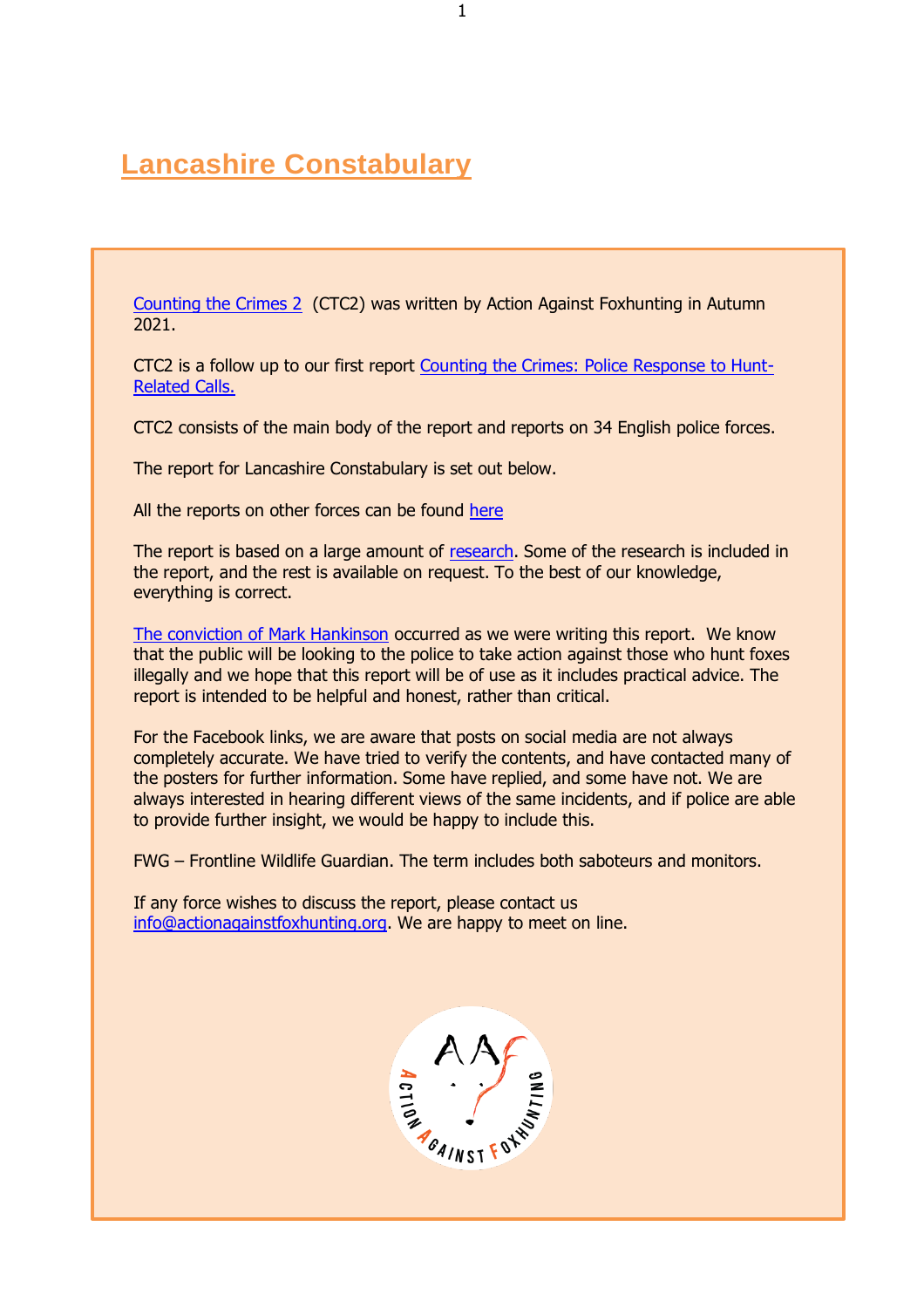## **How did the force respond to CTC?**

- One email
- ✓ Exchange of emails
- ✓ Meeting
- No response at all

## **For Email response - was the response detailed?**

- ✓ Yes
- No

## **How do you rate this reply?**

|            |  | 1 2 3 4 5 |  |
|------------|--|-----------|--|
| $\sqrt{2}$ |  |           |  |

## **Why have you given this rating?**

Lancashire asked us to do this as an FOI. However, when the reply to the FOI was received, only 2 of the questions had been answered. This is because the questions at the end of CTC1 were inappropriate for an FOI which will only give "information held".

## **Were there follow up emails and did the force reply?**

- ✓ Yes
- No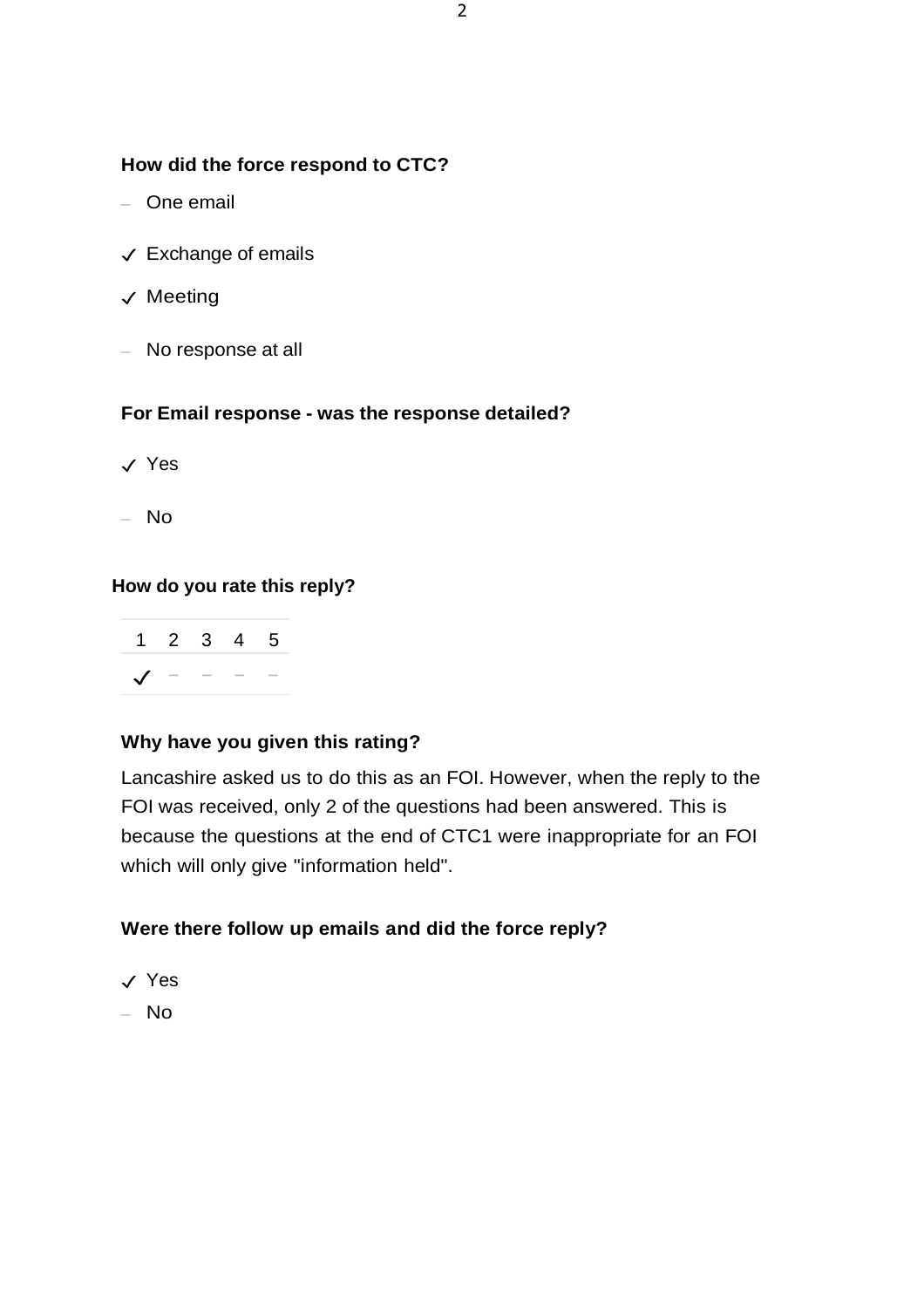**For the forces who met with us, how do you rate this response?**

|  | 1 2 3 4 5     |  |
|--|---------------|--|
|  | $ \sqrt{$ $-$ |  |

## **Why have you given this response?**

We met with the Rural, Wildlife and Heritage Crime Coordinator - police staff, not police officer. The staff member was helpful and open, but as CTC concerns police action in the field, it would have been useful to talk to active officers as well.

## **For the forces who met with us, how open were they?**

| クー | - 2 | ц. | .5 |
|----|-----|----|----|
|    |     |    |    |

## **For the forces who met with us, how useful was the meeting?**



## **Why have you given this response?**

We gained an understanding of how Lancashire Police Force operates with regard to illegal hunting. Illegal hunting is not seen as a huge issue there as there are only two active hunts, both harrier packs. The force receives very few reports of illegal hunting/hounds out of control etc. This is mostly because the FWGs will not speak to the police because they do not trust them at all. There are no hit reports involving Lancashire Police. This does not mean that illegal hunting isn't happening.

This is a "stalemate" situation. The FWGs will not engage with the police because they believe they are biased. Something needs to change and we believe it is up to the police to "make the first move" by policing illegal

3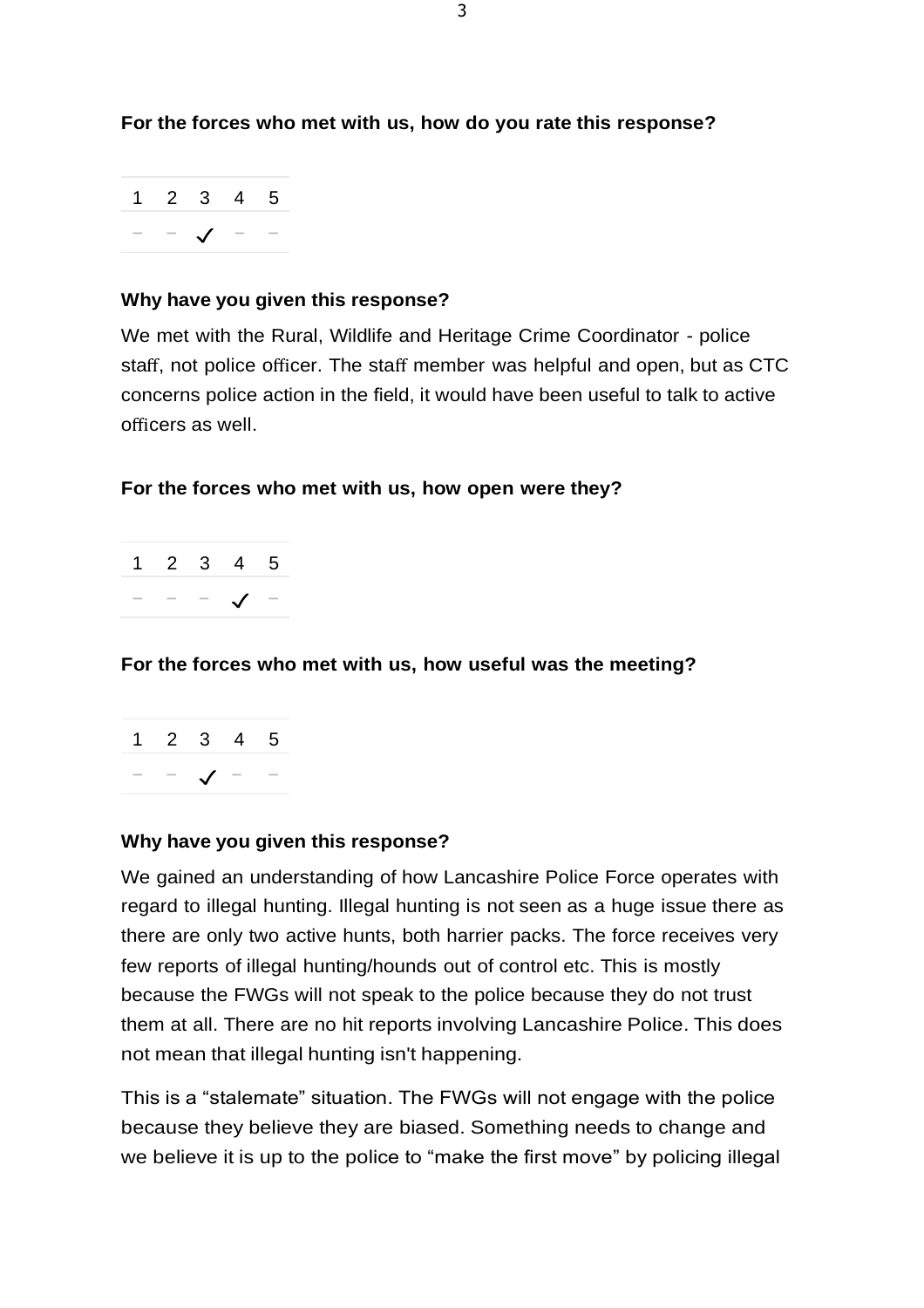hunting effectively.

## **How willing was this force to take on board what we said?**



## **Why have you given this response?**

The staff officer we spoke to was keen to continue speaking to AAF. She was aware of the lack of trust between FWGs and police. We said that there were two reasons for this. Firstly, FWGs do not want to give their personal details to police as they believe they will be passed on to hunts and CTU. Secondly, FWGs believe that many Lancashire officers shoot and have connections with BASC. An FOI revealed that 1.4% of Lancashire police officers have firearms licences. This is higher than the national average, which is 0.8%. Out of the latest 20 officers trained in the Rural Task Force, 3 of them shoot. This is 15% and well above the national average, and above the figure for the whole police force. In our opinion, this is an issue and as it is stopping FWGs (who have primary evidence) from contacting the police about hunt-related crimes, it is one that needs addressing.

## **Has this force taken any actual steps to improve their relationship with FWGs?**

- Yes
- No
- ✓ Other

#### **What steps have they taken?**

Lancashire are passively hoping that FWGs will engage with them.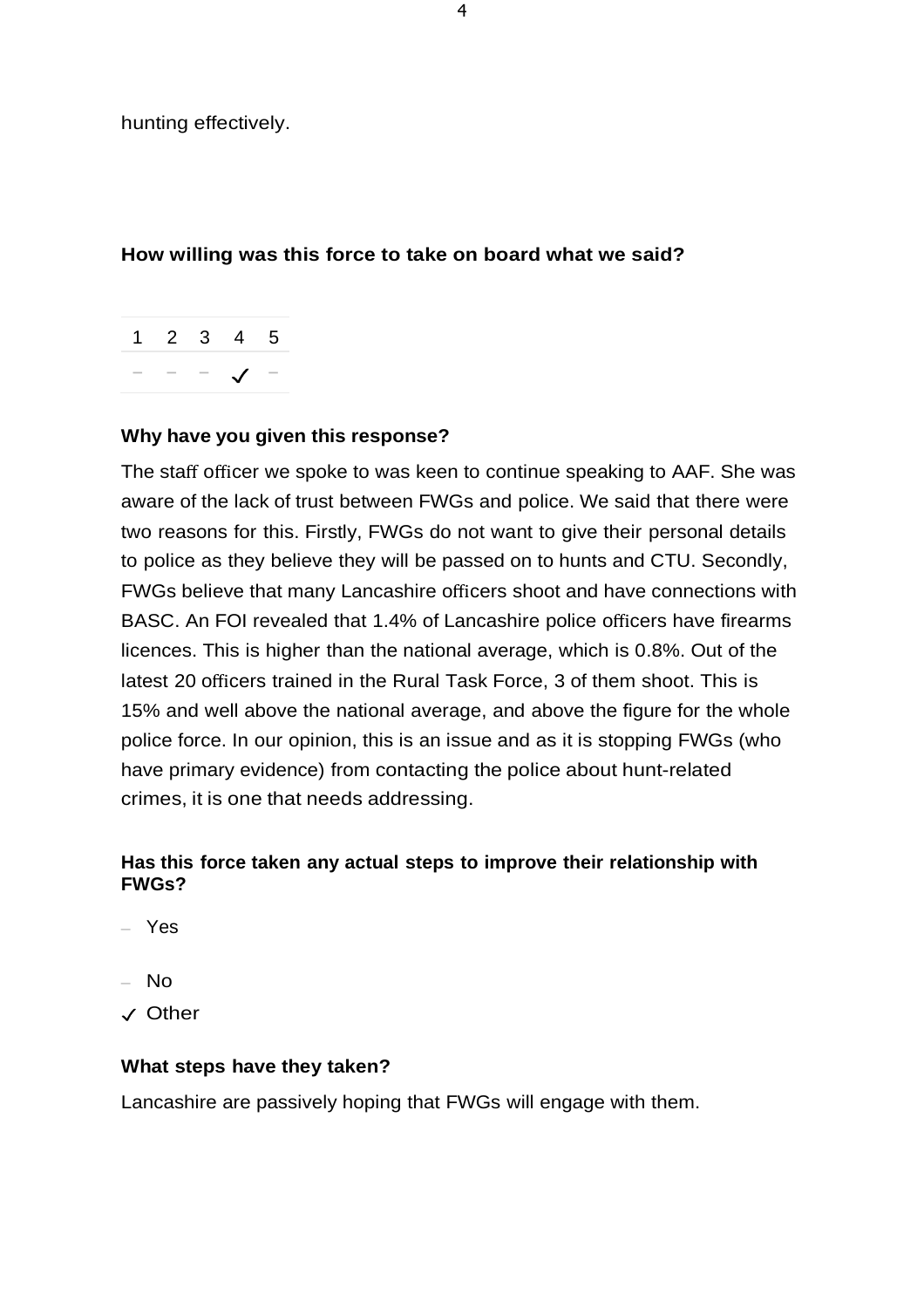**Does this force have an aide memoire or any guide to policing illegal hunting?**

– Yes

✓ No

## **How well trained are the police in this force?**

1 2 3 4 5 − − ✓ − −

## **Why have you given this response?**

This force takes training for rural crimes very seriously. LACS were scheduled to provide training (30 mins) but they had to pull out. Much as we appreciated the positive comments in our meeting with Lancashire Police it is clear training is a major issue. There is even some confusion between drag hunting and "trail" hunting.

## **How do you rate this force's behaviour in the field with regard to illegal foxhunting and incidents involvingFWGs?**

- Always appear biased
- ✓ Usually appear biased
- Sometimes appear biased
- Rarely appear biased
- Never appear biased

#### **Why have you given this response?**

Difficult question to answer, with no hit reports for this force. However the reason for the lack of engagement with the force is mistrust. Therefore, the FWGs perception is that the police are biased.

Police are not trusted as they are considered to have strong links with the BASC. They do indeed have some links with them. The force dispute this but FWGs who have reasonable relationships with neighbouring forces say "In Lancashire the Wildlife Officers are only called Wildlife Officers, because all

5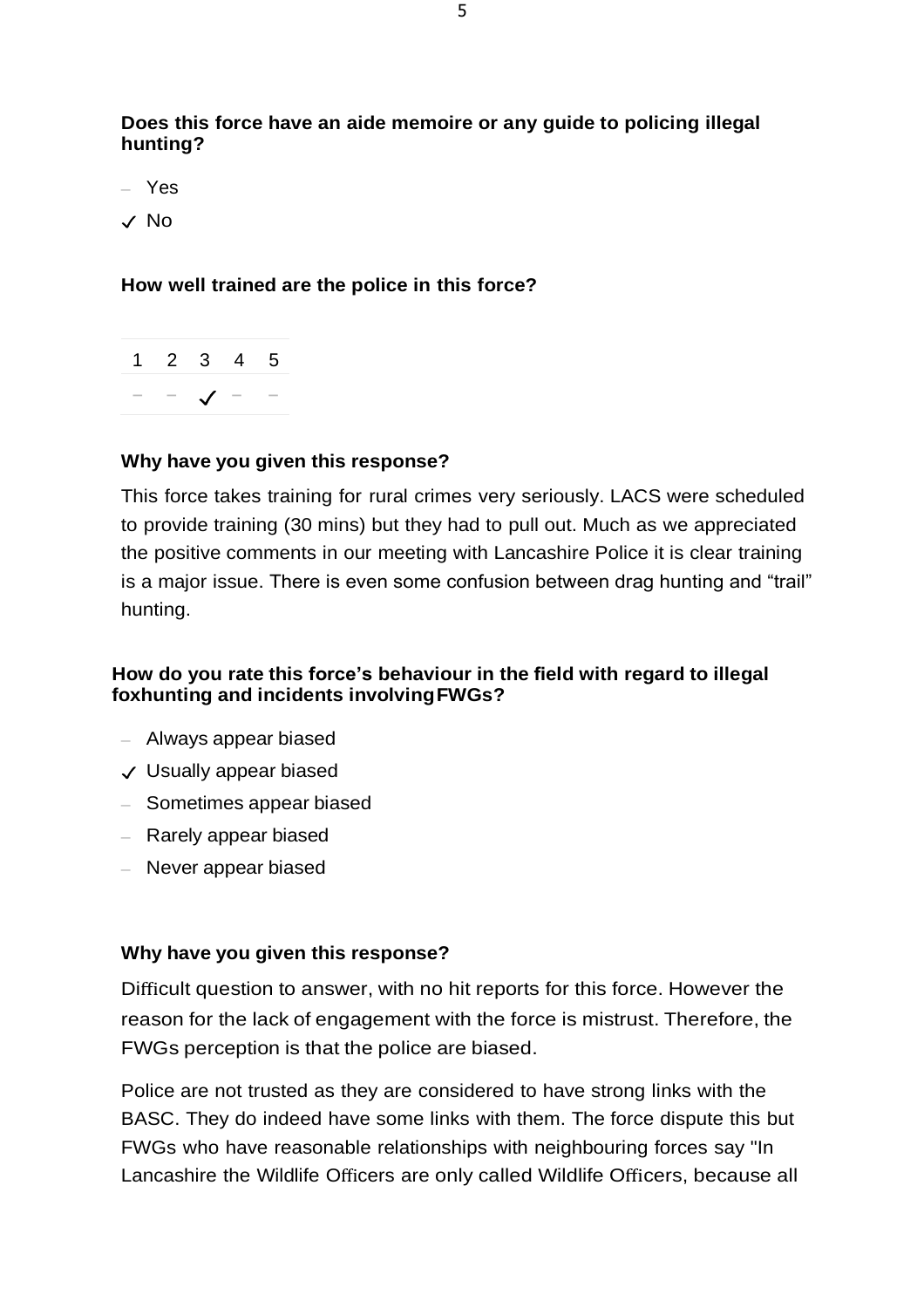of them, including their superior officers and members of the Counter Terrorism Unit, are involved in killing wildlife. They have a very cosy relationship with the BASC and the wealthy shooting estates In the Forest of Bowland and moors of East Lancashire. There isn't the faintest possibility that any of us or any other people/groups we know would ever involve the police." Justified or not, that is the feeling.

**Looking at the response to our FOI asking about police systems and organisation with regard to foxhunting, how do you rate their ability to take action on illegal foxhunting?**



## **Why have you given this rating?**

They lack experience in dealing with illegal foxhunting because crimes are probably going unreported.

## **Do you think the force focuses too heavily on public order as opposed to dealing with illegal foxhunting?**

- Yes
- $-$  No
- ✓ No real evidence either way.

## **Overall, how do you rate this force?**

**Take into account willingness to engage with AAF, willingness to engage with FWGs, actions in the field etc.**



## **Any other comments?**

On the plus side, the force did engage positively with AAF. On the negative